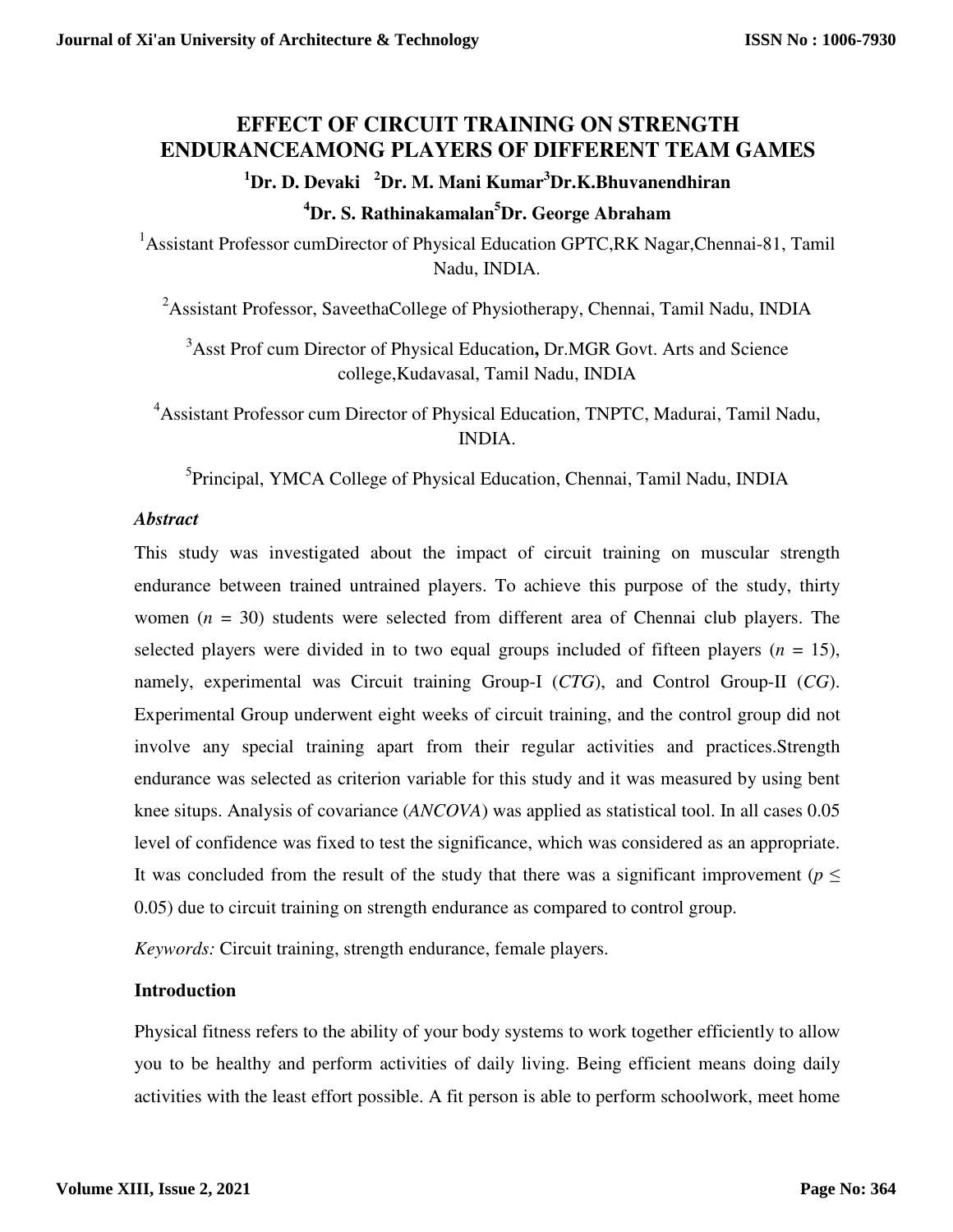responsibilities, and still have enough energy to enjoy sport and other leisure activities (us.humankinetics.com).Physical fitness is nowadays considered as one of the most important health markers in childhood (Ortega et al., 2005). Consequently, in the last decades several countries have been promoting physical fitness improvement among young people in different ways (Department of Health and Human Services, 1990). In many circumstances, schools have been considered the best setting in which children with low fitness levels can be identified and a healthy lifestyle can be promoted (Ortega et al., 2005). Therefore, one of the main strategies of the government was focused on modifying school health a more important role in the Educational System. Schools are mainly attempting to increase the pupils' health level by using measures such as the improvement of their physical fitness through physical education (Ciencia, 2006).

Circuit training is an everlasting and evolving training exercise program that was developed by R.E. Morgan and G.T. Anderson in 1953 at the University of Leeds in England (Kravitz, 1996). The term circuit refers to a number of carefully selected exercises arranged consecutively. In the original format, 9 to 12 stations comprised the circuit. This number may vary according to the design of the circuit. Each participant moves from one station to the next with little (15 to 30 seconds) or no rest, performing a 15- to 45-second work-out of 8 to 20 repetitions at each station (using a resistance of about 40% to 60% of 1RM). It is known that planning long-term fitness programs is the best way to improve these components (Donnelly et al., 2009).The program may be performed with exercise machines, hand-held weights, elastic resistance, calisthenics or any combination. The circuit training effectively reduces the time devoted to training while allowing an adequate training volume to be achieved (Ramón et al., 2008). Moreover, it permits a greater motor engagement time (Lozano et al., 2009), which is a very important requirement for the success of a PE program.

Circuit routines allow the athlete or coach to create an endless number of workouts and add variety to routine training programs. Through circuit training the athletes may increasing their strength and endurance by increasing the repetitions of exercise at each station or by doing the required frequencies of exercise in a shorter length of form. The term circuit training describes the way a workout is structured rather than the type of exercise performed. It typically consists of a series of exercises or stations completed in succession with minimal rest in between. If the work load is kept constant, the athletes can develop strength and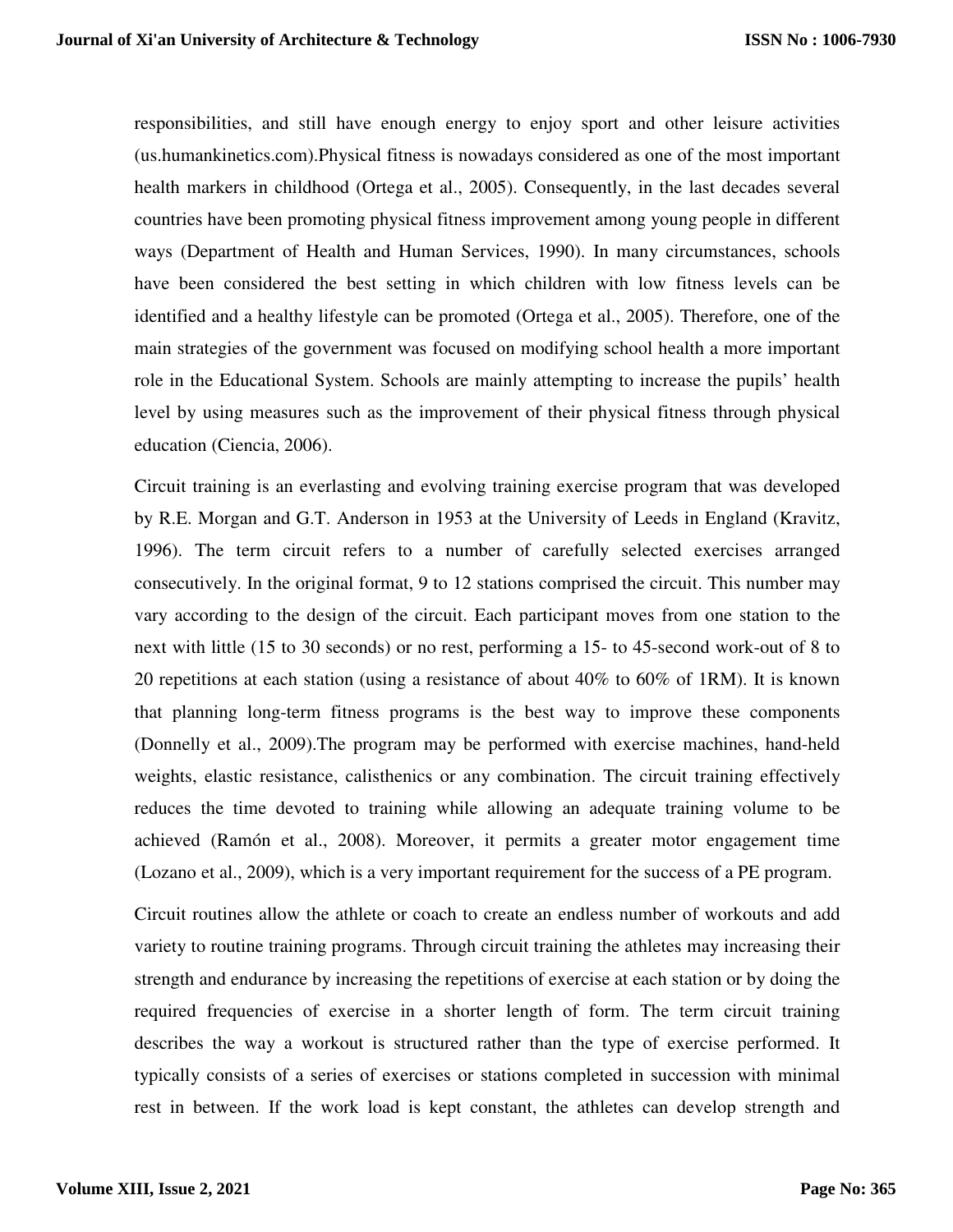endurance by gradually decreasing the time taken to go through the circuit. Circuit training is a program in an athlete moves from one exercise station to another planned sequence and in the shortest possible form. In planning a circuit training programme exercise are chosen to fit the needs of the individuals each of these exercise them numbered and assigned to a certain area called station.Strength endurance is the specific form of strength displayed in activities which require a relatively long duration of muscle tension with minimal decrease in efficiency" (Stiff, 2000).

#### **Materials and Methods**

To achieve this purpose of the study, thirty women  $(n = 30)$  students were selected from different area of Chennai club players and the age of students were between 19 and 24 years. The selected players were divided in to two equal groups included of fifteen players  $(n = 15)$ , namely, experimental was Circuit training Group-I (*CTG*), and Control Group-II (*CG*). Experimental Group underwent eight weeks of circuit training, and the control group did not involve any special training apart from their regular activities and practices. Strength endurance was selected as criterion variable for this study and it was measured by using bent knee sit ups. These are the exercises used as a circuit 1. Spot running, 2. Burpees, 3. Crunches, 4. High knee, 5. Half squat, 6. Triceps dips, 7. Butt kicks, 8. Superman, 9.Pushups, 10.Lunges. The collected data were statistically examined by analysis of covariance (ANCOVA). The confidence level was fixed at 0.05 levels, which is appropriate to the present study.

### **Results and Discussion**

#### **Analysis of Covariance on Strength endurance of Training Group and the Control Group**

| <b>Test</b> |           | <b>Training</b><br>Group | <b>Control</b><br>Group | <b>SOV</b> | <b>SS</b> | df | <b>MS</b> | F        |
|-------------|-----------|--------------------------|-------------------------|------------|-----------|----|-----------|----------|
| Pretest     | Mean      | 17.88                    | 18.15                   | B          | 4.42      |    | 4.13      |          |
|             | <b>SD</b> | 3.42                     | 2.64                    | W          | 282.8     | 28 | 8.73      | .57      |
| Post test   | Mean      | 24.00                    | 19.14                   | B          | 365.13    |    | 436.24    | $44.35*$ |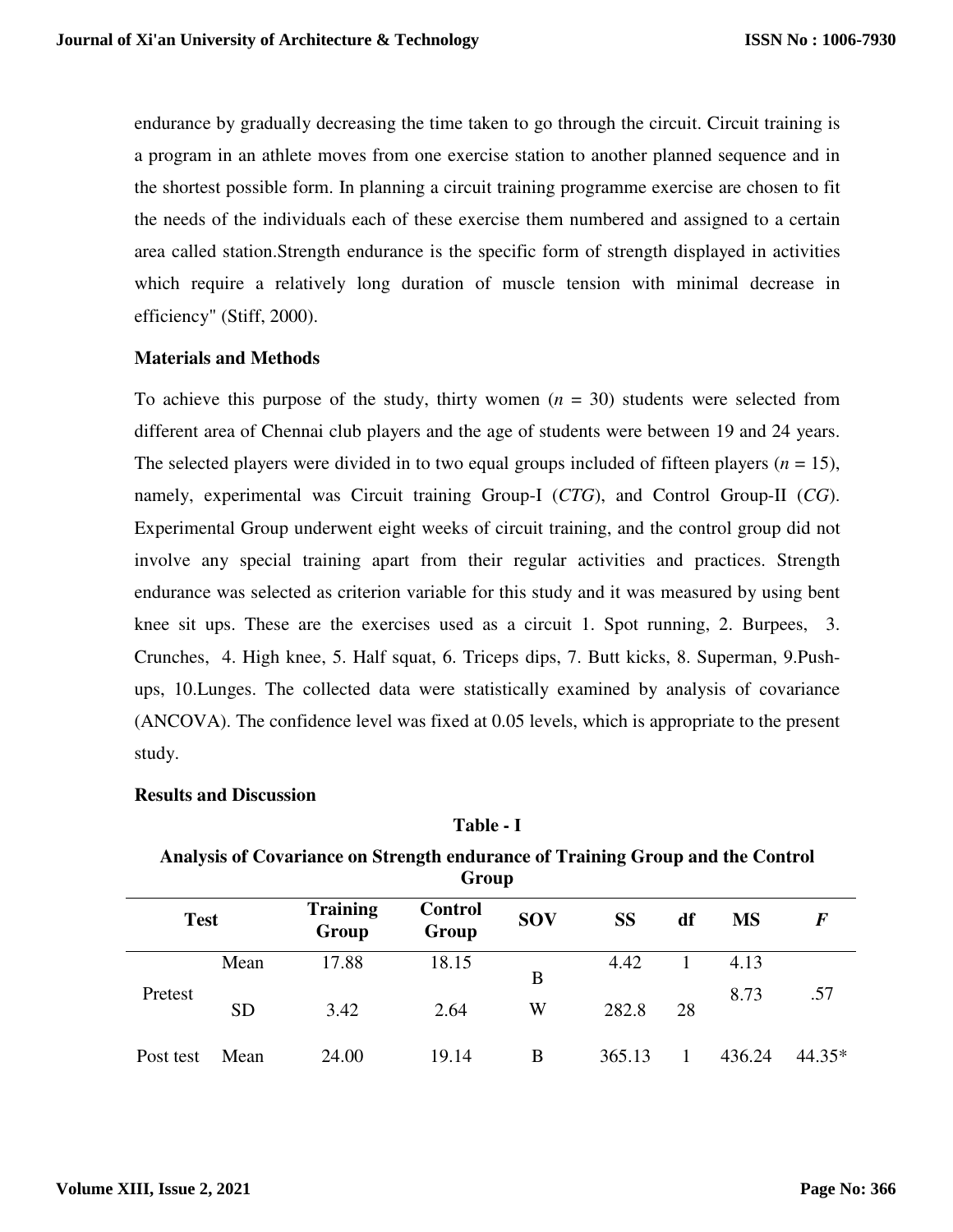|                            | SD | 2.30  | 2.72  | W | 176.73 28       | 5.45 |          |
|----------------------------|----|-------|-------|---|-----------------|------|----------|
| Adjusted<br>Post test Mean |    | 23.47 | 18.63 | B | 432.73 1 437.51 |      | $64.18*$ |
|                            |    |       |       | W | 117.51 27       | 4.06 |          |

 $F = (df 1, 28)$   $(0.05) = 4.20$ ;  $(P \le 0.05)$ ,  $F = (df 1, 27)$   $(0.05) = 4.21$ ;  $(P \le 0.05)$ 

Mean, Standard deviation analysis of covariance (ANCOVA) were used for the analysis of data, and statistical significance was fixed at 0.05 levels. The analysis of covariance on strength endurance among experimental and control group were described in Table 1. The pre test mean values of strength endurance of training and control groups were 17.88 and 18.15. The obtained 'F' value of  $0.57$  was lesser than the table value of  $4.20$ , there was insignificant among the groups in pre test result of strength endurance. The post test means of the groups were 24 and 19.14 respectively, and the obtained 'F' value of 44.35 was greater than the table value, and there was a significant difference in strength endurance between the training and control groups among the male high school level basketball players. The obtained adjusted post test F value also greater the table value of 4.21 for df 1 and 27 required for significant at 0.05 level. Mean, Standard deviation analysis of covariance (ANCOVA) were used for the analysis data, and statistical significance was fixed at 0.05 levels. The analysis of covariance strength endurance among experimental and control F.20, there was insignificant<br>st test means of the groups<br>5 was greater than the table<br>ce between the training and<br>vers. The obtained adjusted<br>7 required for significant at<br>up and the control group of

The pre, post and adjusted post test mean values of training group and the co strength endurance was graphically represented in Figure 1.





**Figure 1: The pre, post and adjusted post test mean values of training group**  pre, post and adjusted post test mean values of<br>and the control group on Strength Endurance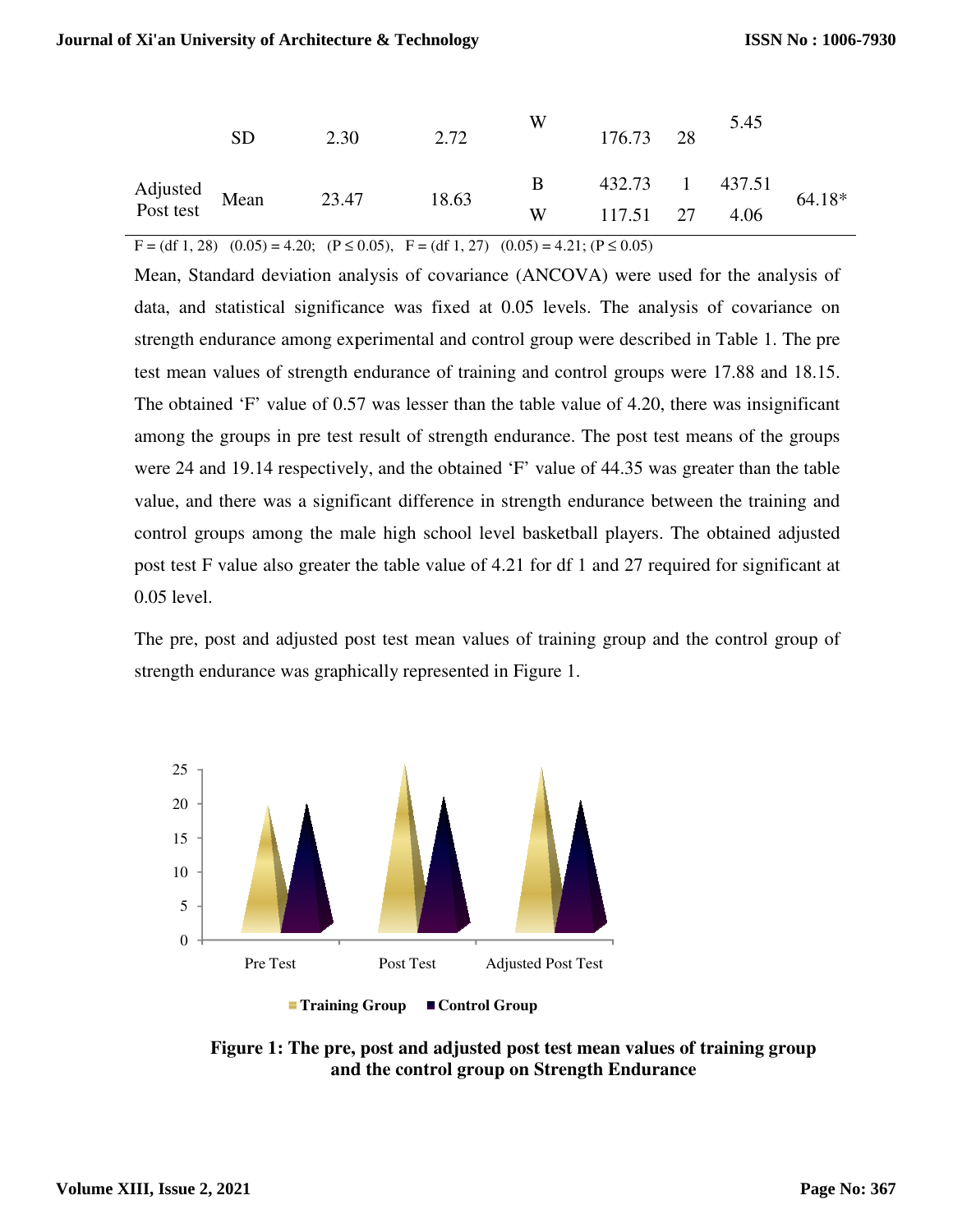The results of this study revealed that there was a significant difference in strength endurancedue to eight weeks of circuit training. From the results of the present study and literature, it is concluded that dependent variable such as strength endurance was significantly improved due to the circuit training.

Strength endurance is considered as one of the determinants of sports performance. The improvement of muscle power and successful performance in emergencies need a high level of fitness of respiratory system, cardio-vascular system and physiological components.Circuit training group was improved in abdominal strength endurance. Pollack *et al*. (1993) and Collin & Snow (1993) pointed out that circuit resistance training is the best method to improve strength endurance. Many research studies revealed that the use of different training loads elicits different training adaptations and further it indicate that it also includes the volume specific adaptations in strength variable (Christou, 2006) Teixeira *et al*. (2001) pointed out that resistance training three times per week is an effective as five times per week. Waller *et al*. (2011) and Tanaka &Swensen (1998) concluded that the improvement of strength endurance depends on the modalities of resistance training and circuit weight training is helps to improve strength endurance. Resistance exercises are one of the best methods for improving upper body strength endurance, many studies supported to this statement (Hickson*et al*., 1980, Chtara*et al*, 2008 &Faigenbaum*et al*., 1999). The various training components (E.g. sets, repetitions, rest, intervals) could be manipulated the training loads used from the most important factor that determine the training stimuli and the consequent training adaptations(Myer *et al*., 2006 & Jones *et al*.,2001). From the results of the present study and literature, it is concluded that the dependent variable such as abdominal strength endurance was significantly improved due to the influence circuit resistance training.

#### **Conclusion**

The result of the study revealed that the training group has significant improvement in strength enduranceamong different team female players after the circuit training protocol. It was also concluded that the circuit training is one of the best training methods for improving the strength endurance. The results of the present study show that it is possible to develop strength endurance by means of an eight week circuit training program. With the circuits method the pupils can easily reach the minimum motor engagement time (Lozano et al., 2009)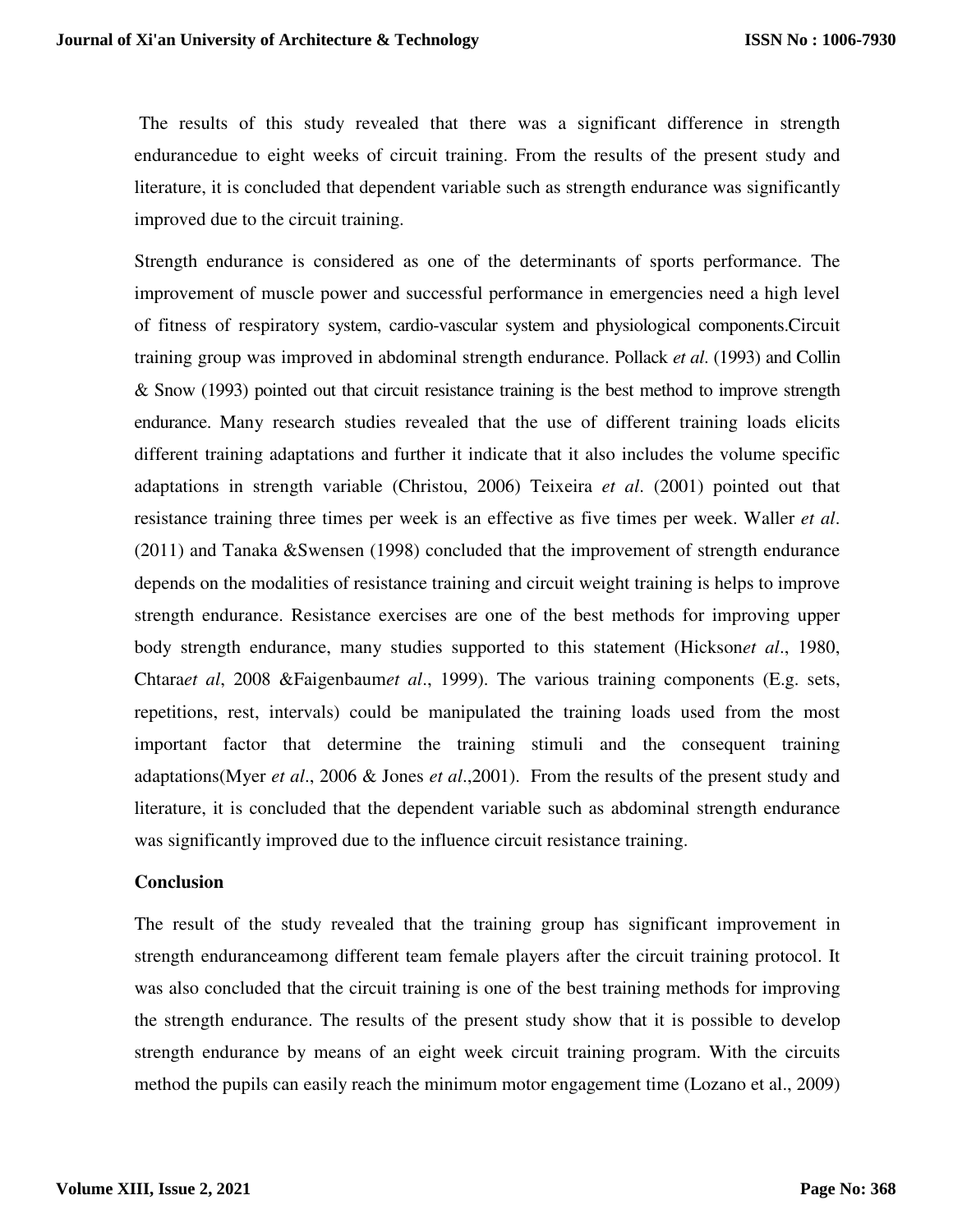at the same time they execute many types of exercises.Hence the researcher found a statistically significant improvement for strength endurance when the circuit training was complemented with endurance training. In conclusion, the present study suggests that it is possible to develop and maintain strength endurance through a short-term program for women players.

#### **References**

- 1. Alcaraz Ramón, P.E., Sánchez-Lorente, J., &Blazevich, A. J. (2008). Physical performance and cardiovascular responses to an acute bout of heavy resistance circuit training versus traditional strength training. *J Strength Cond Res, 22*, 667-671.
- 2. Chtara, M., Chaouachi, A., Levin, G.T., Chaouachi, M., Chamari, K., Amri, M., & Laursen, P.B. (2008). Effect of concurrent endurance and circuit resistance training sequence on muscular strength and power development.*Journal of Strength and Conditioning Research / National Strength & Conditioning Association, 22*(4), 1037- 45.
- 3. Collins, M. A., Snow, T. K**.** (1993).Are adaptations to combined endurance and strength training affected by the sequence of training, *J Sports Sci*.*11*(6), 485-91.
- 4. Donnelly, J., Greene, J., Gibson, C., Smith, B., Washburn, R., Sullivan, D., DuBose, K., Mayo, M. S., Schmelzle, K. H., Ryan, J. J., Jacobsen, D. J., & Williams, S.L. (2007). Physical activity across the curriculum (PAAC), A randomized controlled trial to promote physical activity and diminish overweight and obesity in elementary school children. *Prev Med*, *49*, 336-341.
- 5. Faigenbaum, A.D., Westcott, W.L, Loud, R.L., & Long, C. (1999). "The Effects of different resistance training protocols on muscular strength and endurance development in children", *Pediatrics,* 104: 1.
- 6. Gotshalk, L.A., Berger, R.A., & Kraemer, W.J. (2004). Cardiovascular responses to a high-volume continuous circuit resistance training protocol. *Journal of Strength and Conditioning Research, 18*(4), 760-764.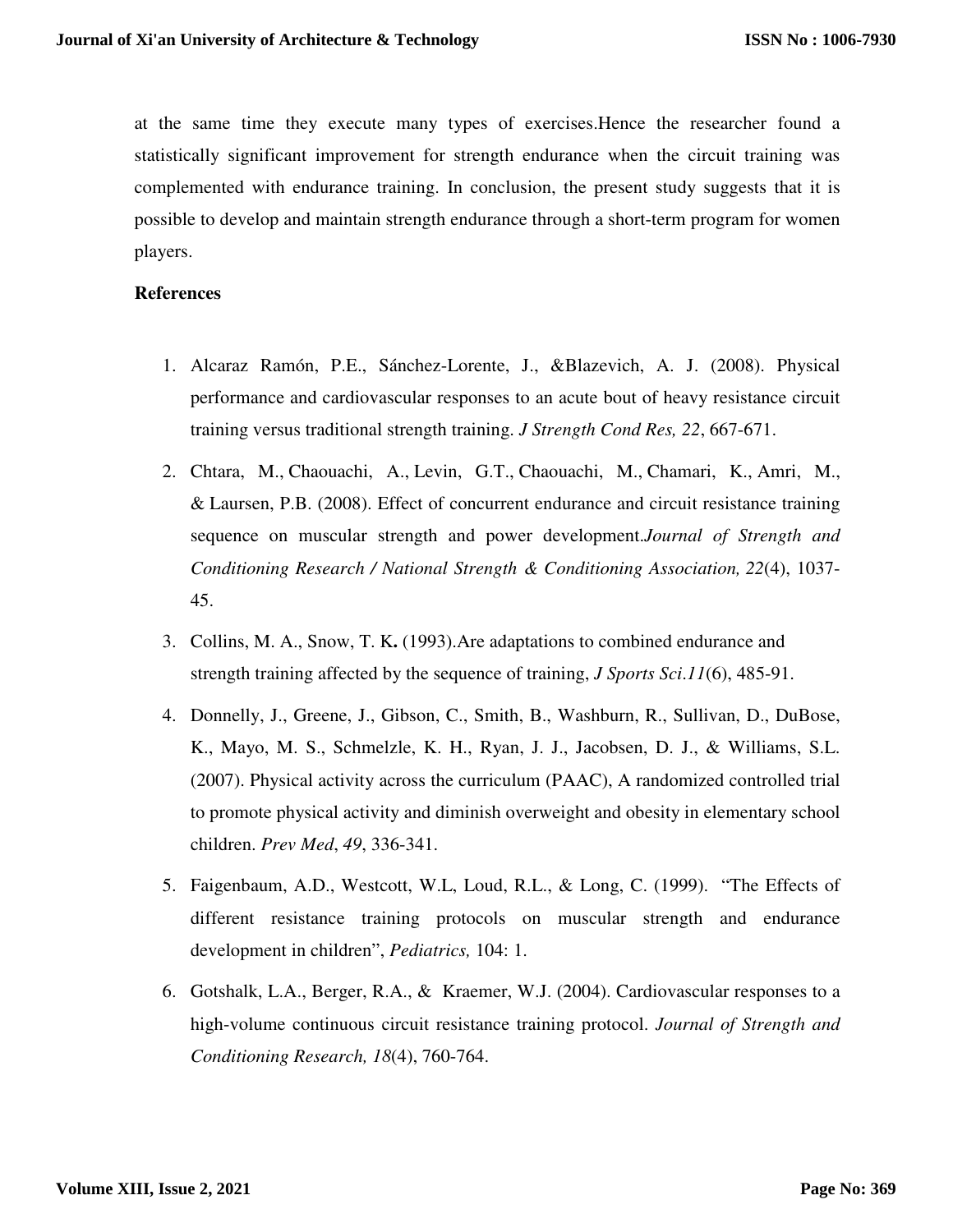- 7. Gregory, D. Myer.,& Eric, J. Wall. (2006). Resistance training in the young athletes. *Journal of Operative Technique in Sports Medicine, 14*(3), pp.218-230.
- 8. Hickson, R C., Rosenkoetter, M A., & Brown, M M. (1980). Strength training effects on aerobic power and short term endurance. *Medicine and science in sports and exercise12* (5).
- 9. https://us.humankinetics.com/blogs/excerpt/what-is-physical-fitness.
- 10. Jones, K., Bishop, P., Hunter, G., &Fleising, G. (2001). "The effects of varying resistance training loads on intermediate and high velocity specific adaptations". *The Journal of Strength and Conditioning Research, 15*, 3.
- 11. Lozano, L., Viciana, J., Martínez, J.C., Cocca, A. (2009). Jiménez R. Influence of classroom environment and motor engagement time. *Rev Mex Psicol, 26*, 675-676.
- 12. Marios Christou. (2006). Effects of resistance training on the physical capacities of adolescent soccer players. *The Journal of Strength and Conditioning Research, 20*(4), pp.281-288.
- 13. Morgan, R. E., & Adamson, G. T. (1957). *Circuit Training*. G Bell and Sons, London.
- 14. Neal, P. (1969). *Coaching methods of women*. Massahusetts Addison. Wesley publishing company, USA, p.53.
- 15. Okplenye, M.O. (2002). *School progress through physical education*. Eddbros publishers, Lagos, Nigeria.
- 16. Ortega, F. B., Ruiz, J.R., Castillo, M.J., &Sjöström, M. (2005). Physical fitness in childhood and adolescence: A powerful marker of health. *Int J Obesity, 32*, 1-11.
- 17. Pollock, M. L., J. E. Graves, & M. M. Bamman. (1993). Frequency and volume of resistance training: effect on cervical extension strength. Arch. *Phys. Med. Rehabil*. *74*, 1080 –1086.
- 18. Tanaka, H., Swensen, T. (1998). Impact of resistance training on endurance performance. A new form of cross-training, *Sports Med, 25* (3), 191-200.